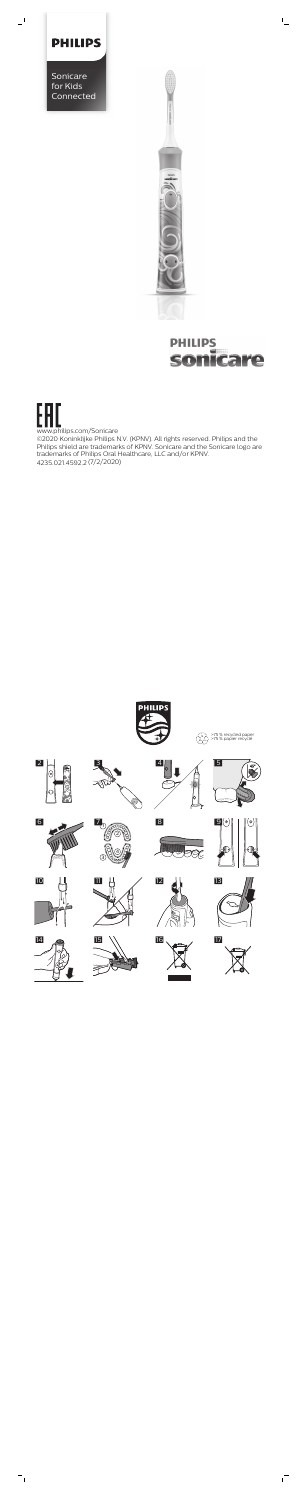#### **English**

## **Important safety information**

Read this important information carefully before you use the appliance and save it for future reference.

Note: The accessories and features of different models vary. For example, some models come with a sanitizer or are equipped with Bluetooth.

# **Danger**

- Keep the charger and/or sanitizer away from water. Do not place or store the appliance where it can fall or be pulled into a tub or sink.
- Do not immerse the charger and/or sanitizer in water or any other liquid.
- After cleaning, make sure the charger and/or sanitizer is completely dry before you connect it to the wall socket.

# **Warning**

- This appliance can be used by children and persons with reduced physical, sensory or mental capabilities or lack of experience and knowledge if they have been given supervision or instruction concerning use of the appliance in a safe way and understand the hazards involved. Cleaning and user maintenance shall not be made by children without supervision.
- Children shall not play with the appliance.
- If the appliance is damaged in any way (brush head, toothbrush handle, charger and/or sanitizer), stop using it. - The mains cord cannot be replaced. If the mains cord is damaged, discard the charger and/or sanitizer. - Always replace the charger and/or sanitizer with one of the original type in order to avoid a hazard. - This appliance contains no user-serviceable parts. If the appliance is damaged, contact the Consumer Care Center in your country (see 'Warranty and support').
- Keep the cord away from heated surfaces.
- Do not use the charger outdoors or near heated surfaces.

# **Caution**

- Do not clean the brush head, handle, charger, charger cover or sanitizer in the dishwasher.
- If you have had oral or gum surgery in the previous 2 months, consult your dentist before you use this appliance.
- Consult your dentist if excessive bleeding occurs after using this appliance or if bleeding continues to occur after 1 week of use. Also consult your dentist if you experience discomfort or pain when you use this appliance.
- This Philips appliance complies with the safety standards for electromagnetic devices. If you have a pacemaker or other implanted device, contact your doctor or the appliance manufacturer of the implanted appliance prior to use.
- If you have medical concerns, consult your doctor before you use this appliance.
- This appliance has only been designed for cleaning teeth, gums and tongue. Do not use it for any other purpose. Stop using the appliance and contact your doctor if you experience any discomfort or pain.
- This appliance is a personal care device and is not intended for use on multiple patients in a dental practice or institution.
- Do not use other brush heads than the ones recommended by Philips Sonicare.
- Stop using a brush head with crushed or bent bristles. Replace the brush head every 3 months or sooner if signs of wear appear.
- If your toothpaste contains peroxide, baking soda or bicarbonate (common in whitening toothpastes), thoroughly clean the brush head with soap and water after each use. This prevents possible cracking of the plastic.
- Avoid direct contact with products that contain essential oils or coconut oil. Contact may result in bristle tufts dislodging.

 $^{-}$ 

 $=$ <sub>1</sub>



 $\mathsf{L}$ 

1

 $\overline{\phantom{0}}$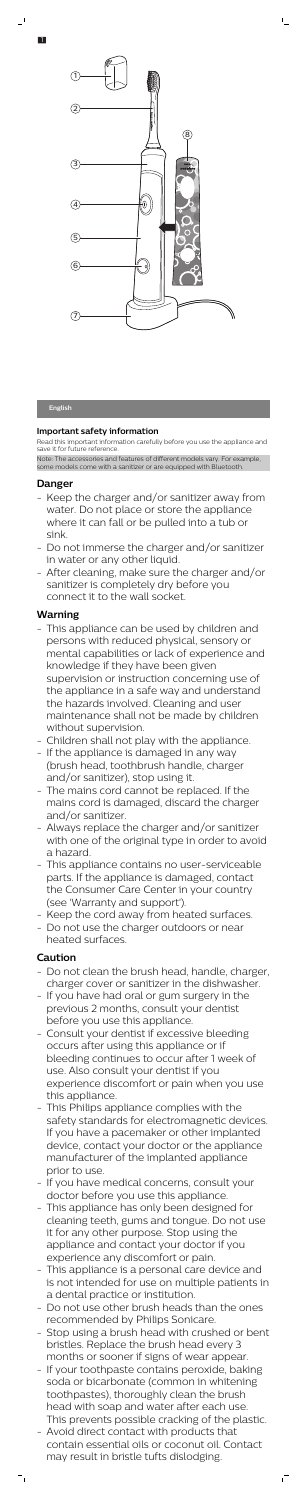# **Electromagnetic fields (EMF)**

This Philips appliance complies with all applicable standards and regulations regarding exposure to electromagnetic fields.

# **Radio Equipment Directive**

Hereby, Philips declares that electric toothbrushes with radio frequency interface (Bluetooth) are in compliance with Directive 2014/53/EU. The full text of the EU declaration of conformity is available at the following internet address: **www.philips.com/support**

 $\mathbb{L}$ 

# **Introduction**

 $\overline{\phantom{a}}$ 

Congratulations on your purchase and welcome to Philips! To fully benefit from the support that Philips offers, register your product at **www.philips.com/welcome**.

# **General description (Fig. 1)**

- Align the brush head so the bristles point in the same direction as the front of the handle (Fig. 3).
- Firmly press the brush head down onto the metal shaft until it stops. Note: There is a small gap between the brush head and the handle.
- 1 Hygienic travel cap
- 2 Brush head
- 3 Handle with soft grip
- 4 Power on/off button with battery charge indicator
- 5 Panel for your favorite sticker
- 6 Brushing mode button with mode lights
- **Charger**
- 8 Sticker

# **Preparing for use**

- Plug the charger into an electrical outlet.
- 2 Place the handle on the charger (Fig. 4).
	- The battery charge indicator in the power on/off button flashes and the handle beeps twice to indicate that the toothbrush is charging.
	- When the Philips Sonicare is fully charged, the battery charge indicator stops flashing and remains on.

## Applying your favorite sticker

The Sonicare For Kids comes with replaceable stickers.

Apply your favorite sticker on the handle (Fig. 2).

Note: Make sure you line up the cut-out areas on the sticker with the buttons on the front of the handle.

## Attaching the brush head

#### Charging your Sonicare

Note: If the battery charge of the Philips Sonicare is low, you hear 3 beeps and the battery charge indicator flashes rapidly for 30 seconds after the brushing cycle.

Note: To keep the battery fully charged at all times, you may keep the Philips Sonicare on the charger when not in use. The charging indicator flashes until your toothbrush is fully charged.

- Wet the bristles and apply a small amount of toothpaste.
- 2 Place the toothbrush bristles against the teeth at a slight angle (45 degrees), pressing firmly to make the bristles reach the gumline or slightly beneath the gumline. (Fig. 5)
- Note: Keep the center of the brush in contact with the teeth at all times.
- 3 Press the power on/off button to turn on the Philips Sonicare. 4 Apply light pressure to maximize Philips Sonicare's effectiveness and let the Philips Sonicare toothbrush do the brushing for you. Do not scrub.
- 5 Gently move the brush head slowly across the teeth in a small back and forth motion so the longer bristles reach between your teeth. Continue
- this motion throughout the brushing cycle.
- 6 To clean the inside surfaces of the front teeth, tilt the brush handle semiupright and make several vertical overlapping brushing strokes on each tooth (Fig. 6).

## **Bluetooth connectivity**

Before you start the connectivity procedure, make sure your mobile device runs on Bluetooth 4.0 or higher.

Note: For the latest information on device compatibility, please visit the App Store or Google Play.

#### Connecting your toothbrush

- Press the brushing mode button to toggle between modes (Fig. 9). The green mode light indicates the selected mode.
- High mode: Full-strength mode designed for older/independent brushers.
- Low mode: Reduced power mode used for training and introducing younger children to the sonic experience.
- 1 Download the Philips Sonicare For Kids app from the App Store or Google Play.
- 2 Confirm Bluetooth is switched on on your mobile device before you open the app. Check the settings on your mobile device to turn on Bluetooth.
- 3 Open the Philips Sonicare For Kids app and follow the app instructions displayed on your mobile device.
- 4 To connect the toothbrush to the app, turn on the toothbrush by pressing either the power on/off button or the bushing mode button. Note: Make sure the toothbrush is not on the charger when you turn it on.
- 5 The app automatically connects with the toothbrush. If the toothbrush does not connect, follow the troubleshooting steps provided in the app. Note: Keep your mobile device close to your toothbrush when you use your toothbrush. Make sure your mobile device is safe in a dry place.

- The KidTimer plays a congratulatory sound sequence at the end of the pre-determined brushing time. Additionally, the KidTimer automatically turns off the handle when the brushing cycle is complete.
- When in high mode, the KidTimer is set at 2 minutes.
- When in low mode the KidTimer is set at 1 minute and slowly increases over time. The progression of time helps young children reach the dentist recommended 2 minutes of brushing.

## **Using your Philips Sonicare**

For children under age 8, it is recommended that a parent or adult caregiver perform toothbrushing.

## Brushing instructions

Note: To make sure you brush evenly throughout the mouth, divide your mouth into 4 sections using the Quadpacer feature.

- 7 Begin brushing in section 1 (outside upper teeth) and brush for 30 seconds before you move to section 2 (inside upper teeth). Continue brushing in section 3 (outside lower teeth) and brush for 30 seconds before you move to section 4 (inside lower teeth) (Fig. 7).
- 8 After you have completed the brushing cycle, you can spend additional time brushing the chewing surfaces of your teeth and areas where staining occurs (Fig. 15). You can also brush your tongue, with the toothbrush turned on or off, as you prefer.
- Your Philips Sonicare is safe to use on:
- Braces (brush heads wear out sooner when used on braces). Dental restorations (fillings, crowns, veneers).
- Note: When the Sonicare is used in clinical studies, the handle should be fully changed and the Easy-start feature deactivated

## Brushing modes

The Philips Sonicare automatically starts in the default high mode.

# **Features**

## KidTimer

Note: Instruct your child to brush until they hear the congratulatory tune and the toothbrush turns off.

#### KidPacer

The Sonicare For Kids uses a short series of tunes to alert the brusher to move to the next brushing quadrant of the mouth and concludes the brushing cycle with a congratulatory tune before it automatically turns off. This ensures that the child's teeth get a thorough, overall clean (see "Brushing instructions").

Note: Instruct your child to brush until they hear the congratulatory tune and the toothbrush turns off.

#### Easy-start

The Easy-start feature gently increases the power over the first 14 brushings to help you get used to the brushing with the Philips Sonicare. The Sonicare For Kids comes with the Easy-start feature activated.

Note: Each of the first 14 brushings must be at least 1 minute in length to properly advance through the Easy-start ramp-up cycle.

#### Activating or deactivating the Easy-start feature

Place the handle on the charger.

To activate Easy-start:Press and hold the power on/off button for 2 seconds. You hear 2 beeps to indicate that the Easy-start feature has been activated.To deactivate Easy-start:Press and hold the power on/off button for 2 seconds. You hear 1 beep to indicate that the Easy-start feature has been deactivated.

Note: Using the Easy-start feature beyond the initial ramp-up period is not recommended and reduces Philips Sonicare effectiveness in removing plaque.

# **Cleaning**

**Warning: Do not clean brush heads, handle, charger in the dishwasher.**

## Toothbrush handle

1 Remove the brush head and rinse the metal shaft area with warm water. Make sure you remove any residual toothpaste (Fig. 10).

 $^{-}$ 

#### Caution: Do not push on the rubber seal on the metal shaft with sharp objects, as this may cause damage.

Wipe the entire surface of the handle with a damp cloth.

## Brush head

Rinse the brush head and bristles after each use (Fig. 11).

#### Charger

1 Unplug the charger before you clean it.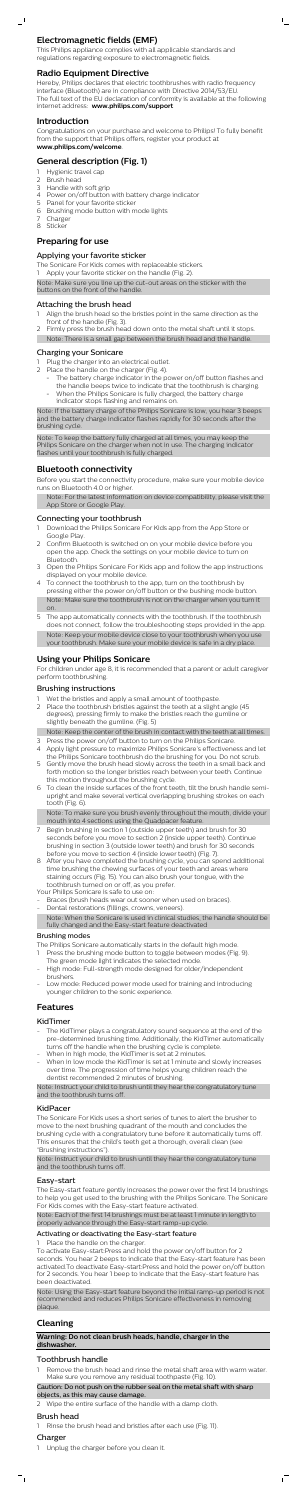2 Wipe the surface of the charger with a damp cloth. Make sure you remove any toothpaste or other residue from the charger surfaces.  $\Gamma_{\rm c}$ 

#### **Storage**

 $\blacksquare$ 

If you are not going to use the Sonicare for an extended period of time, unplug the charger from the electrical outlet, clean it and store it in a cool and dry place away from direct sunlight.

## **Replacement**

#### Brush head

- Replace Sonicare brush heads every 3 months to achieve optimal results.
- Use only Sonicare For Kids replacement brush heads.
- Brush head can be thrown away with the normal household waste.

## **Recycling**

- This symbol means that this product shall not be disposed of with normal household waste (2012/19/EU) (Fig. 16).
- This symbol means that this product contains a built-in rechargeable battery which shall not be disposed of with normal household waste (Fig. 17) (2006/66/EC). Please take your product to an official collection point or a Philips service center to have a professional remove the rechargeable battery.
- Follow your country's rules for the separate collection of electrical and electronic products and rechargeable batteries. Correct disposal helps prevent negative consequences for the environment and human health.

#### Removing the rechargeable battery

#### **Warning: Only remove the rechargeable battery when you discard the appliance. Make sure the battery is completely empty when you remove it.**

To remove the rechargeable battery, you need a flat-head (standard) screwdriver.Observe basic safety precautions when you follow the procedure outlined below. Be sure to protect your eyes, hands, fingers, and the surface on which you work.

- 1 To deplete the rechargeable battery of any charge, remove the handle from the charger, turn on the Philips Sonicare and let it run until it stops. Repeat this step until you can no longer turn on the Philips Sonicare.
- Insert a screwdriver into the slot located in the bottom of the handle and turn counterclockwise until you see a gap between the bottom cap and the handle (Fig. 12).
- 3 Insert the screwdriver into the gap and pry the bottom cap out of the handle (Fig. 13).
- 4 Hold the handle upside down and push down on the shaft to release the internal components of the handle (Fig. 14).
- 5 Insert the screwdriver under the circuit board, next to the battery connections, and twist to break the connections. Remove the circuit board and pry the battery from the plastic carrier (Fig. 15).

Дети и лица с ограниченными физическими или умственными возможностями, а также лица с недостаточным опытом и знаниями могут пользоваться этим прибором только под присмотром или после получения инструкций по безопасному использованию

The rechargeable battery can now be recycled or disposed of and the rest of the product discarded appropriately.

## **Warranty and support**

If you need information or support, please visit **www.philips.com/support** or read the international warranty leaflet.

#### Warranty restrictions

The terms of the international warranty do not cover the following:

- Brush heads. Damage caused by use of unauthorized replacement parts.
- Damage caused by misuse, abuse, neglect, alterations or unauthorized repair
- Normal wear and tear, including chips, scratches, abrasions, discoloration or fading.

#### **Русский**

## **Важные сведения о безопасности - Дополнение к эксплуатационной документации**

Перед началом эксплуатации прибора внимательно ознакомьтесь с настоящим буклетом и сохраните его для дальнейшего использования в качестве справочного материала.

Примечание. Аксессуары и функции разных моделей могут различаться. Например, некоторые модели поставляются с дезинфектором или могут оснащаться функцией Bluetooth.

#### **Опасно!**

- Держите зарядное устройство и/или дезинфектор вдали от воды. Не размещайте и не храните устройство в тех местах, где оно может упасть или соскользнуть в ванную или раковину.
- Запрещается погружать зарядное устройство и/или дезинфектор в воду или любую другую жидкость.
- После чистки проверяйте, что зарядное устройство и/или дезинфектор полностью высохли, прежде чем подключать его к сетевой розетке.

#### **Предупреждение**

прибора. Дети могут осуществлять очистку и уход за прибором только под присмотром взрослых.

- Не позволяйте детям играть с прибором.
- При повреждении любой части прибора (насадка-щетка, ручка зарядное устройство и/или дезинфектор) не пользуйтесь им.
- Сетевой шнур заменить нельзя. Если сетевой шнур поврежден, зарядное устройство и/или дезинфектор необходимо заменить полностью.
- Обязательно заменяйте зарядное устройство и/или дезинфектор оригинальным оборудованием того же типа, чтобы обеспечить безопасную эксплуатацию устройства.
- Это устройство не содержит деталей, нуждающихся в обслуживании пользователем. Если устройство повреждено, обратитесь в центр поддержки потребителей в вашей стране (см. 'Гарантия и поддержка').
- Не помещайте шнур рядом с горячими поверхностями.
- Не используйте зарядное устройство вне помещений или рядом с нагреваемыми поверхностями.

#### **Внимание!**

- Насадку-щетку, ручку, зарядное устройство, его крышку и/или дезинфектор нельзя мыть в посудомоечной машине.
- Если за последние 2 месяца вы перенесли операцию в ротовой полости или на деснах, перед использованием этого прибора проконсультируйтесь со стоматологом.
- Если после использования прибора появляется сильная кровоточивость десен или если она не прекращается через 1 неделю, проконсультируйтесь со стоматологом. Также обратитесь к стоматологу при появлении неприятных или болевых ощущений во время использования этого устройства.
- Прибор Philips соответствует стандартам безопасности для электромагнитных приборов. Если у вас есть кардиостимулятор или другой имплантированный прибор, проконсультируйтесь с врачом или производителем имплантированного прибора перед использованием.
- При наличии сомнений перед использованием этого прибора проконсультируйтесь у врача.
- Данное устройство предназначено для чистки зубов, десен и языка. Не используйте его для других целей. При появлении ощущения дискомфорта или боли прекратите пользоваться прибором и обратитесь к врачу.
- Этот продукт устройство для личной гигиены, не предназначенное для использования несколькими пациентами стоматологической клиники или учреждения.
- Используйте только насадки-щетки, рекомендованные Philips Sonicare.
- Не пользуйтесь насадкой-щеткой со смятыми или загнутыми щетинками. Заменяйте насадку-щетку каждые три месяца или чаще, если появились признаки износа.
- Если зубная паста содержит пероксид, питьевую соду или другие бикарбонаты (часто используемые в отбеливающих зубных пастах), тщательно мойте щётку водой с мылом после каждого использования. Это предотвратит возможное появление трещин.
- Избегайте прямого контакта с продуктами, содержащими эфирные масла или кокосовое масло. Это может привести к выпадению пучков щетинок.

## **Электромагнитные поля (ЭМП)**

Этот прибор Philips соответствует всем применимым стандартам и нормам по воздействию электромагнитных полей.

## **Директива о радиотехническом оборудовании**

Philips настоящим заявляет, что электрические зубные щетки с радиочастотным интерфейсом (Bluetooth) соответствуют положениям Директивы 2014/53/EC.

Полный текст Декларации ЕС о соответствии доступен по следующему интернет-адресу: **www.philips.com/support**

## **Введение**

Поздравляем с покупкой продукции Philips! Чтобы воспользоваться всеми преимуществами поддержки Philips, зарегистрируйте изделие на веб-сайте **www.philips.com/welcome**.

## **Общее описание (рис. 1)**

- 1 Гигиенический защитный колпачок
- 2 Чистящая насадка мягкая
- 3 Мягкая ручка
- 4 Кнопка питания с индикатором заряда аккумулятора
- 5 Панель для любимой наклейки
- 6 Кнопка режима чистки со световыми индикаторами режима

 $\sqrt{2}$ 

- 7 Зарядное устройство
- 8 Наклейка

## **Подготовка к использованию прибора**

#### Применение любимой наклейки

В комплект Sonicare For Kids входят сменные наклейки.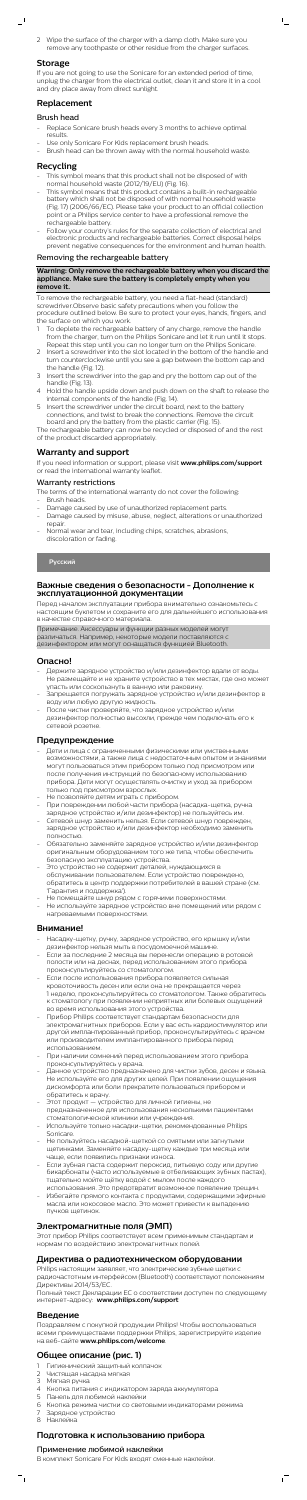1 Наклейте любимую наклейку на ручку (Рис. 2).

Примечание. Убедитесь, что отверстия на наклейке расположены ровно относительно кнопок на передней части ручки.

 $\mathbb{L}$ 

#### Установка чистящей насадки

 $\overline{\phantom{0}}$ 

- 1 Установите насадку так, чтобы щетина находилась напротив передней части ручки (Рис. 3).
- 2 Прижмите насадку к металлическому валу до упора. Примечание. Между насадкой и ручкой находится небольшой зазор.

#### Зарядка аккумуляторов Sonicare

- 1 Подключите зарядное устройство к розетке электросети.
- 2 Установите ручку на зарядное устройство (Рис. 4).
	- На кнопке питания загорится индикатор зарядки аккумулятора, и ручка подаст двойной звуковой сигнал, показывающий, что зубная щетка заряжается.
		- Когда аккумулятор Philips Sonicare заряжен полностью, индикатор заряда перестанет мигать и будет гореть.

Примечание. При низком уровне заряда аккумулятора Sonicare после завершения цикла чистки раздается 3 звуковых сигнала, а индикатор зарядки аккумулятора быстро мигает в течение 30 секунд.

Примечание. Чтобы аккумулятор всегда был заряжен, после использования щетку Philips Sonicare можно установить в зарядное устройство. Индикатор зарядки будет мигать до тех пор, пока зубная щетка не зарядится полностью.

# **Подключение по Bluetooth**

Перед тем как настроить подключение, убедитесь, что ваше мобильное устройство поддерживает технологию Bluetooth версии 4.0 или более поздней версии.

- Намочите щетку и выдавите на нее немного зубной пасты.
- 2 Поднесите чистящую насадку к зубам под углом 45 градусов и прижмите щетинки так, чтобы они касались линии десен или области под линией десен (Рис. 5).

Примечание. Для получения актуальной информации о совместимости устройства посетите магазины приложений App Store или Google Play.

- 3 Нажмите кнопку включения/выключения для включения Philips Sonicare.
- 4 Для получения максимального эффекта слегка нажимайте на зубную щетку Philips Sonicare и позвольте ей выполнить всю работу за вас. Не применяйте излишнее усилие во время чистки.
- 5 Аккуратно и медленно водите щеткой по зубам, выполняя возвратно-поступательные движения, следя за тем, чтобы длинные щетинки чистили между зубов. Продолжайте выполнять эти движения в течение всего цикла чистки.
- 6 Для очистки внутренней поверхности передних зубов наклоните ручку щетки немного вперед. Очищайте каждый зуб (Рис. 6), перемещая устройство вверх и вниз. Примечание. Чтобы обеспечить равномерную чистку зубов, условно разделите полость рта на 4 участка и используйте функцию
- 7 Начните с участка 1 (наружная сторона верхних зубов) и чистите в течение 30 секунд, потом перейдите к участку 2 (внутренняя сторона верхних зубов). Продолжайте процедуру чистки на участке 3 (наружная сторона нижних зубов) и чистите в течение 30 секунд, затем перейдите к участку 4 (внутренняя сторона нижних зубов) (Рис. 7).
- 8 После завершения цикла чистки можно уделить немного времени очистке жевательной поверхности зубов и труднодоступных мест (Рис. 8). Можно также очистить язык выключенной или включенной кой, в зависимости от ваших предпочтений.

#### Подключение зубной щетки

- 1 Загрузите приложение Philips Sonicare For Kids в магазинах приложений App Store или Google Play.
- 2 Перед тем как открыть приложение, убедитесь, что на вашем мобильном устройстве включена функция подключения по Bluetooth. Чтобы включить функцию Bluetooth, зайдите в меню "Настройки" на своем мобильном устройстве.
- 3 Откройте приложение Philips Sonicare for Kids и следуйте инструкциям, отображаемым на экране вашего мобильного устройства.
- 4 Чтобы подключить зубную щетку к приложению, включите зубную щетку, нажав кнопку питания или кнопку выбора режима чистки. Примечание. При включении зубной щетки она не должна находиться в зарядном устройстве.
- 5 Приложение автоматически подключится к зубной щетке. Если подключение выполнить не удается, обратитесь к разделу поиска и устранения неисправностей приложения.

Примечание. Во время использования зубной щетки мобильное устройство должно находится рядом с ней. На мобильное устройство не должна попадать влага.

#### **Использование щетки Philips Sonicare**

Рекомендуется, чтобы чистку зубов детей младше 8 лет осуществлял взрослый.

#### Рекомендации по чистке

- KidTimer воспроизводит поздравительную звуковую последовательность в конце заданного времени чистки зубов. Кроме того, KidTimer автоматически выключает ручку после завершения цикла чистки.
- В режиме высокой интенсивности KidTimer установлен на 2 минуты. - В режиме низкой интенсивности KidTimer установлен на 1 минуту, и это значение постепенно увеличивается со временем.
	- Изменяющаяся длительность таймера позволяет детям перейти к 2-минутной чистке, рекомендуемой стоматологами.

Примечание. Щетинки в середине насадки должны всегда соприкасаться с зубами.

Quadpacer.

Снимите чистящую насадку и промойте область вокруг металлического вала теплой водой. Проверьте, чтобы были полностью удалены (Рис. 10).

- Щетку Philips Sonicare можно безопасно использовать для чистки: - ортодонтических скоб (при чистке скоб насадка изнашивается быстрее);
- восстановленных участков зубов (пломбы, коронки, виниры). Примечание. Во время клинических исследований щетки Sonicare аккумулятор в ручке должен быть полностью заряжен, а функция Easy-start — отключена.

#### Режимы чистки

Щетка Philips Sonicare автоматически запускается в режиме высокой интенсивности чистки, установленном по умолчанию.

- 1 Для переключения между режимами используйте кнопку выбора режима чистки(Рис. 9).
- Зеленый индикатор указывает на выбранный режим. Режим высокой интенсивности: режим чистки в полную силу предназначен для детей старшего возраста (для самостоятельного использования).
- Режим низкой интенсивности: режим чистки с пониженной интенсивностью для обучения детей младшего возраста использованию щетки с функцией подачи звуковых сигналов.

## **Функциональные особенности**

#### KidTimer

Примечание. Объясните ребенку, что зубы необходимо чистить, пока он не услышит поздравительную мелодию, и что щетка выключится автоматически.

## Функция KidPacer

С помощью короткого сигнала функция KidPacer уведомляет о необходимости перехода к следующему участку полости рта и перед автоматическим выключением щетки воспроизводится поздравительная мелодия, сообщающая о завершении цикла чистки. Это способствует тщательной и равномерной чистке зубов (см. раздел "Рекомендации по чистке").

Примечание. Объясните ребенку, что зубы необходимо чистить, пока он не услышит поздравительную мелодию, и что щетка выключится автоматически.

#### Функция Easy-start

Функция Easy-start постепенно увеличивает мощность чистки в течение первых 14 процедур, что помогает привыкнуть к использованию щетки Philips Sonicare. В щетке Sonicare For Kids функция Easy-start включена по умолчанию.

Примечание. Каждая из первых 14 чисток должна продолжаться не менее 1 минуты, что способствует постепенному прохождению цикла Easy-start.

#### Включение или отключение функции Easy-start

1 Установите ручку на подключенное к сети зарядное устройство. Включение функции Easy-start Нажмите и удерживайте кнопку питания приблизительно 2 секунды. Вы услышите 2 звуковых сигнала, оповещающих о включении функции Easy-start. Отключение функции Easy-start Нажмите и удерживайте кнопку питания приблизительно 2 секунды. Вы услышите 1 звуковой сигнал, оповещающий о выключении функции Easy-start.

Примечание. Использование функции Easy-start после первоначального периода плавного роста мощности не рекомендуется, поскольку снижает эффективность удаления зубного налета с помощью Philips Sonicare.

## **Очистка**

**Предупреждение. Чистящие насадки, ручку и зарядное устройство нельзя мыть в посудомоечной машине.**

#### Ручка зубной щетки

Внимание! Не надавливаете острыми предметами на резиновое уплотнение на металлическом вале, так как это может привести к повреждению.

2 Протирайте поверхность ручки влажной тканью.

#### Насадка

1 Ополаскивайте чистящую насадку после каждого использования (Рис. 11).

 $^{-}$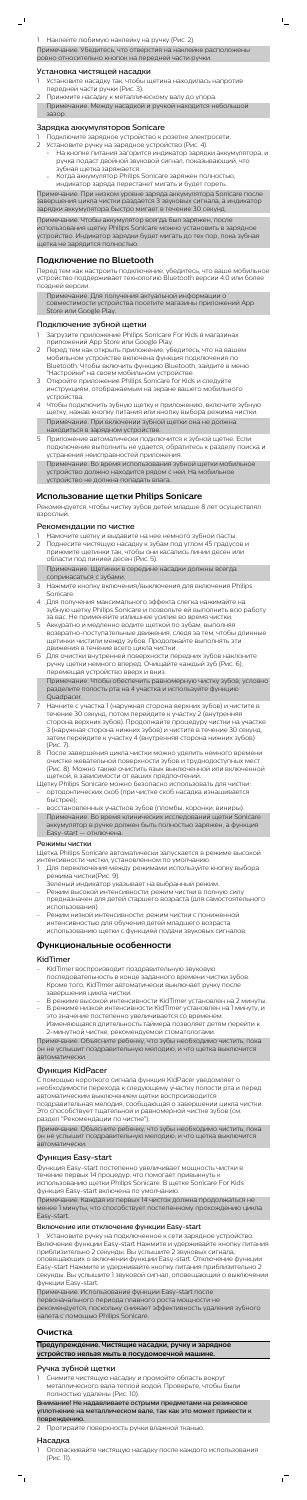#### Зарядное устройство

- 1 Перед очисткой прибора отсоединяйте его от электросети.
- 2 Протирайте поверхность зарядного устройства влажной тканью. Проверьте, чтобы остатки зубной пасты и другие загрязнения были удалены с поверхности устройства.

#### **Хранение**

 $\overline{\phantom{0}}$ 

Если вы не будете использовать зубную щетку Sonicare длительное время, отключите зарядное устройство от розетки электросети, очистите прибор и храните его в прохладном сухом месте, защищенном от попадания прямых солнечный лучей.

#### **Замена**

#### Насадка

- Для достижения оптимальных результатов заменяйте чистящую насадку Sonicare каждые 3 месяца.
- Пользуйтесь только сменными насадками Sonicare For Kids.
- Насадку можно выбросить с обычными бытовыми отходами.

- Этот символ означает, что продукт не может быть утилизирован вместе с бытовыми отходами (2012/19/ЕС) (Рис. 16).
- Этот символ означает, что в данном изделии содержатся встроенные аккумуляторы, которые не должны утилизироваться вместе с бытовыми отходами (Рис. 17) (2006/66/EC). Рекомендуется относить изделие в специализированный пункт сбора или сервисный центр Philips, где вам помогут извлечь аккумулятор.
- Соблюдайте правила своей страны по раздельному сбору электрических и электронных изделий, а также аккумуляторов. Правильная утилизация поможет предотвратить негативное воздействие на окружающую среду и здоровье человека.

#### **Утилизация**

#### Извлечение аккумулятора

**Предупреждение! Следует извлекать аккумуляторные батареи только перед утилизацией прибора. Перед извлечением батареи убедитесь, что она полностью разряжена.**

- Чистящие насалки.
- Повреждения, вызванные использованием неавторизованных запчастей.
- Повреждения, вызванные неправильной эксплуатацией, использованием не по назначению, небрежностью, модификацией прибора или неквалифицированным ремонтом.
- Обычный износ, включая трещины, царапины, потертости, изменение или потерю цвета.

Для самостоятельного извлечения аккумулятора необходима отвертка под винт с плоской головкой (обычная).Соблюдайте основные правила техники безопасности при выполнении описанных ниже операций. Убедитесь, что во время работы вы не подвергаете риску глаза, руки и пальцы и не повредите поверхность, на которой работаете.

- 1 Чтобы разрядить аккумулятор любого уровня заряда, извлеките ручку из зарядного устройства, включите щетку Philips Sonicare и подождите, пока она не прекратит работу. Повторяйте это действие, пока щетка Philips Sonicare не перестанет включаться.
- 2 Вставьте отвертку в прорезь в нижней части ручки и поверните ее против часовой стрелки до появления зазора между нижней крышкой и ручкой (Рис. 12).
- 3 Вставьте отвертку в зазор и извлеките нижнюю крышку из ручки (Рис. 13).
- 4 Удерживая перевернутую ручку, надавите на шнек, чтобы освободить внутренние компоненты ручки (Рис. 14).
- 5 Вставьте отвертку под электронную печатную плату рядом с контактами аккумулятора и поверните ее, ломая контакты. Извлеките электронную печатную плату и аккумулятор из пластикового держателя (Рис. 15).

Теперь аккумулятор, а также остальные компоненты изделия могут быть утилизированы соответствующим образом.

#### **Гарантия и поддержка**

Для получения поддержки или информации посетите веб-сайт **www.philips.com/support** или ознакомьтесь с информацией на гарантийном талоне.

#### Ограничения гарантии

Условия международной гарантии не распространяются на:

Электрическая зубная щетка Philips Sonicare Изготовитель: "Филипс Консьюмер Лайфстайл Б.В.», Туссендиепен 4, 9206 АД, Драхтен, Нидерланды. Импортер на территорию России и Таможенного Союза:ООО«ФИЛИПС», Российская Федерация, 123022 г. Москва, ул. Сергея Макеева, д.13, тел. +7 495 961-1111.

Основные параметры и характеристики электрических зубных щеток см. «Дополнение к руководству пользователя». Для бытовых нужд.

## Қазақша

## Маңызды қауіпсіздік ақпараты - Қосымша пайдалану құжаттамасын

Құралды қолданбастан бұрын осы маңызды ақпаратты мұқият оқып шығып,

оны келешекте қарау үшін сақтап қойыңыз.

Ескертпе: Әр түрлі үлгілердің керек-жарақтар мен мүмкіндіктері әр түрлі болады. Мысалы, кейбір үлгілер дезинфектормен келеді немесе Bluetooth функциясымен жабдықталады.

## Қауіпті жағдайлар

- Зарядтағышты және/немесе дезинфекторды судан алшақ ұстаңыз. Құрылғыны ваннаға немесе шұңғылшаға құлауы немесе тартылуы мүмкін жерге қоймаңыз немесе сақтамаңыз.
- Зарядтағышты және/немесе дезинфекторды суға немесе басқа сұйықтыққа батыруға болмайды.
- Тазалаудан кейін қабырға розеткасына қоспай тұрып, зарядтағыш және/немесе дезинфектор толығымен құрғақ екенін тексеріңіз.

#### Абайлаңыз

- Бұл құрылғыны қауіпсіз пайдалану жөніндегі нұсқаулар беріліп, басқа біреу қадағалаған және құралды пайдалануға қатысты қауіп-қатерлер түсіндірілген жағдайда, осы құралды балалар және физикалық мүмкіндігі мен ойлау, сезу қабілеті шектеулі, білімі мен тәжірибесі аз адамдар пайдалана алады. Тазалау мен пайдаланушыға техникалық қызмет көрсету қызметтерін бақылаусыз балаларға орындауға болмайды.
- Балалар құрылғымен ойнамауы керек.
- Құрылғы қандай да бір жолмен зақымдалса (щетка басы, сабы,
- зарядтағыш және/немесе дезинфектор), оны пайдалануды тоқтатыңыз. - Ток сымын ауыстыруға болмайды. Егер ток сымы зақымдалса, зарядтағышты және/немесе дезинфекторды қоқысқа тастаңыз.
- Қауіпті болдырмау үшін зарядтағышты және/немесе дезинфекторды үнемі түпнұсқа түріне жататынымен ауыстырыңыз.
- Бұл құрылғыда пайдаланушы қызмет көрсететін бөлшектер жоқ. Құрал зақымдалған болса, еліңіздегі (көріңіз 'Кепілдік және қолдау көрсету') тұтынушыларды қолдау орталығына хабарласыңыз.
- Сымды ыстық жерлерден аулақ ұстаңыз.
- Зарядтағышты далада немесе қызған беттердің жанында пайдаланбаңыз.

#### Абайлаңыз

- Щетка басын, сабын, зарядтағышты, зарядтағыш қақпағын немесе дезинфекторды ыдыс жуғыш машинада жумаңыз.
- Осы құрылғыны қолданар алдында, егер сіз 2 ай шамасында жақ сүйекке, бетіңізге немесе тіс етіне операция жасаған болсаңыз, дәрігеріңізбен кеңесіңіз.
- Егер осы құралды қолданған соң шамадан тыс қанаса немесе 1 апта пайдаланған соң қанау жалғаса берсе, тіс дәрігеріңізбен кеңесіңіз. Сондай-ақ, осы құрылғыны пайдаланғанда қолайсыздықты немесе ауырсынуды сезінсеңіз, тіс дәрігерінен кеңес алыңыз.
- Осы Philips құрылғысы электромагниттік құрылғыларға арналған қауіпсіздік стандарттарына сәйкес келеді. Егер сізде кардиостимулятор немесе басқа импланттық құрылғылар болса, пайдаланар алдында дәрігеріңізге немесе имплант құрылғысын өндірушіге хабарласыңыз.
- Егер сізде медициналық проблемалар болса, осы құралды пайдаланар алдында дәрігеріңізбен кеңесіңіз.
- Бұл құрылғы тек тістер, қызыл иектер мен тілді тазалауға арналған. Оны басқа мақсатпен қолдануға болмайды. Қолайсыздық немесе ауырсыну сезінсеңіз, құрылғыны қолдануды тоқтатып, дәрігерге хабарласыңыз.
- Бұл құрылғы жеке күтім құрылғысы және стоматологиялық жұмыста немесе мекемеде көп емделушілерге қолдануға арналмаған.
- Philips Sonicare компаниясы ұсынған щетка басынан басқа щетка бастарын қолдануға болмайды.
- Қылшықтары жаншылған немесе майысқан щетка басын қолданбаңыз. Щетка басын 3 ай сайын немесе тозу белгілері байқалса, одан да ертерек ауыстырыңыз.
- Егер тіс пастаңызда пероксид, ас немесе екі көмір қышқылды содасы (ағартатын тіс пасталарында көбіне кездеседі) болса, щетка басын әрбір пайдаланған соң сабындап, сумен мұқият тазалаңыз. Бұл пластиктің шытынауынан қорғайды.
- Құрамында эфир майлары немесе кокос майы бар өнімдерге тигізбеңіз. Тиген жағдайда қылшық шоғырлары орнынан шығып кетуі мүмкін.

# Электромагниттік өрістер (ЭМӨ)

Бұл Philips құрылғысы электромагниттік өрістерге қатысты барлық қолданыстағы стандарттар мен ережелерге сәйкес келеді.

## Радио жабдығының директивасы

Осы құжатта Philips компаниясы радио жиілік интерфейсі (Bluetooth) бар электр тіс щеткалары 2014/53/EU директивасына сәйкес екендігін мәлімдейді.

ЕО сәйкестік мәлімдемесінің толық мәтінін төмендегі интернет бетінен алуға болады: www.philips.com/support

#### Кіріспе

Осы затты сатып алуыңызбен құттықтаймыз және Philips компаниясына қош келдіңіз! Philips ұсынатын қолдауды толық пайдалану үшін өнімді www.philips.com/welcome торабында тіркеңіз.

 $\sqrt{2}$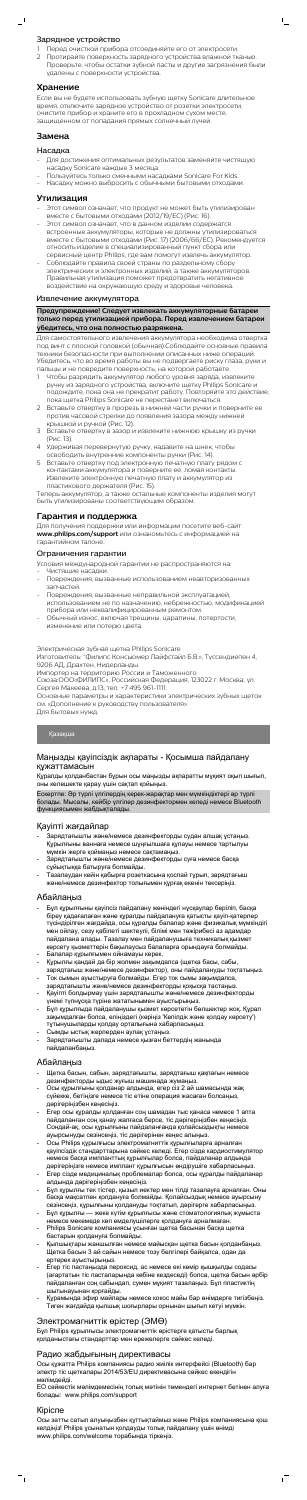# Жалпы сипаттама (1-сурет)

- 1 Гигиеналық жол қақпағы
- 2 Жұмсақ бас щеткасы
- 3 Жұмсақ ұстағышы бар сап
- 4 Батарея заряды индикаторы бар қосу/өшіру түймесі
- 5 Таңдаулы жапсырма тақтасы
- 6 Режим шамдары бар щеткамен тазалау режимі
- 7 Зарядтағыш
- 8 Жапсырма

## Пайдалануға дайындау

#### Таңдаулы жапсырманы қолдану

Балаларға арналған Sonicare құралы ауыстырылатын жапсырмалармен келеді.

1 Сапқа (сурет 2) таңдаулы жапсырманы қолданыңыз.

Ескертпе: Жапсырмадан кесілген жерлерін саптың алдындағы түймелермен тураланғанына көз жеткізіңіз.

 $\mathbb{L}$ 

#### Щетка басын жалғау

- 1 Щетка басын қылшықтар сабының алдымен бірдей бағытта тұратын етіп туралаңыз (сурет 3).
- 2 Тоқтағанша щетка басын металл білікке кіргізіңіз.
	- Ескертпе: Щетка басы мен сабының арасында кішкентай саңылау бар.

#### Sonicare құрылғысын зарядтау

- 1 Зарядтағышты электр розеткасына тығыңыз.
- 2 Сапты зарядтағышқа (сурет 4) қойыңыз.
	- Қосу/өшіру түймесіндегі батарея зарядының индикаторы жыпылықтап, щетканың зарядталып жатқанын көрсететін сап екі дыбыстық сигнал береді.
	- Philips Sonicare толық зарядталғанда, батарея зарядының индикаторы жыпылықтауын тоқтатып, жанып тұрады.

Ескертпе: Егер Philips Sonicare құрылғысының батарея заряды аз болса, 3 дыбыстық белгі естисіз және батарея зарядының индикаторы тазалау циклінен кейін 30 секунд жылдам жыпылықтайды.

Ескертпе: Батареяны барлық уақытта толығымен зарядталған күйінде ұстау үшін пайдаланылмайтын уақытта Philips Sonicare щеткасын зарядтағышта ұстауға болады. Тіс щеткасы толық зарядталған кезде зарядтау индикаторы жыпылықтайды.

#### Bluetooth қосылымы

Қосылым процедурасын бастау алдында ұялы құрылғы Bluetooth 4.0 немесе одан кейінгі нұсқасында іске қосылатынын тексеріңіз.

Ескертпе: Құрылғы үйлесімділігі бойынша ең соңғы ақпарат алу үшін App Store немесе Google Play қызметіне кіріңіз.

#### Тіс щеткасын қосу

- 1 App Store немесе Google Play қызметінен Балаларға арналған Philips Sonicare қолданбасын жүктеп алыңыз.
- 2 Қолданбаны ашу алдында ұялы құрылғыда Bluetooth қосылғанын растаңыз. Bluetooth қосу үшін ұялы құрылғыдағы параметрлерді тексеріңіз.
- 3 Балаларға арналған Philips Sonicare қолданбасын ашып, мобильді құрылғыда көрсетілген қолданба нұсқауларын орындаңыз.
- ...<br>Тіс щеткасын қолданбаға қосу үшін қосу/өшіру түймесін немесе щеткамен тазалау режимі түймесін басумен тіс щеткасын қосыңыз. Ескертпе: Қосу кезінде тіс щеткасы зарядтағышқа қосылмағанын тексеріңіз.
- 5 Қолданба тіс щеткасымен автоматты түрде қосылады. Егер тіс щеткасы қосылмаса, қолданбада қамтамасыз етілген ақаулықтарды шешу қадамдарын орындаңыз.
	- Ескертпе: Тіс щеткасын пайдалану кезінде ұялы құрылғыны тіс щеткасына жақын ұстаңыз. Ұялы құрылғыны құрғақ орында қауіпсіз сақтаңыз.

- $(c$ урет  $7)$ .
- 8 Щеткамен тазалау циклін аяқтағаннан кейін, қалған уақытты тістердің шайнау беттерін және дақтар пайда болатын аймақтарды щеткамен тазалауға жұмсауға (сурет 15) болады. Сондай-ақ, қаласаңыз, щетка қосулы немесе өшірулі кезде щеткамен тілді тазалауға болады.
- Philips Sonicare щеткасын мына жағдайларда қауіпсіз пайдалануға болады: - Тіс түзегіш пластиналар (тіс түзегіш пластиналарға қолданғанда щетка бастары тезірек тозады).
- Тіс қалпына келтіргіштері (пломбалар, коронкалар, венирлер). Ескертпе: Sonicare щеткасы клиникалық зерттеулерде пайдаланылса, сап толығымен ауыстырылуы керек және Easy-start (Оңай іске қосу) мүмкіндігі өшірілуі керек

#### Philips Sonicare пайдалану

Жасы 8-ге жетпеген балалардың тісін ата-анасы немесе ересек күтушісі тазалағаны абзал.

# Щеткамен тазалау туралы нұсқаулар

- 1 Қылшықтарды сулап, тіс пастасының азғана мөлшерін жағыңыз. 2 Тіс щеткасының қылдарын тіске қарай (45 градус) қисайтып қойыңыз, сосын қатты басып, қылдар қызыл иек (сурет 5) сызығына немесе қызыл иек сызығының сәл астына жеткізіңіз.
- Ескертпе: Щетканың ортасы әрқашан тіске тиіп тұруы керек.
- Philips Sonicare құрылғысын қосу үшін қосу/өшіру түймесін басыңыз. 4 Philips Sonicare тиімділігін барынша арттыру және Philips Sonicare
- щеткасының өз бетінше тазалауына мүмкіндік беру үшін жайлап басып, қолданыңыз. Қатты қырмаңыз. 5 Қылшықтары тістердің арасына жетуі үшін щетка басын тістерде әрі-бері
- ақырын қозғалтыңыз. Тазалау циклінде осындай қозғалысты жалғастырыңыз.
- 6 Алдыңғы тістердің ішкі беттерін тазалау үшін щетка тұтқасын жартылай тік ұстап, әр тісті (сурет 6) бірнеше рет қабаттастыра жүргізіңіз. Ескертпе: Ауыз қуысын толық тазалау үшін, аузыңызды Quadpacer мүмкіндігін пайдаланып 4 бөлікке бөліңіз.
- 7 1-бөлікті тазалаудан бастаңыз (жоғарғы тістердің сыртқы жағы) және 30 секунд тазалағаннан кейін 2-бөлікке өтіңіз (жоғарғы тістердің ішкі жағы). Содан кейін 3-бөлікті тазалаңыз (төменгі тістердің сыртқы жағы) және 30 секунд тазалағаннан кейін 4-бөлікке өтіңіз (төменгі тістердің ішкі жағы)

#### Щеткамен тазалау режимдері

Philips Sonicare құралы әдепкі жоғарғы режимде автоматты түрде іске қосылады.

- 1 Режимдерді ауыстыру үшін щеткамен тазалау режимінің (сурет 9) түймесін басыңыз.
- Жасыл режим шамы таңдалған режимді көрсетеді.
- Жоғарғы режим: Үлкен/тәуелсіз тазалаушыларға арналған толық күшті режим.
- .<br>Төменгі режим: Дыбыстық режимге жас балаларды үйрету және таныстыру үшін пайдаланылатын аз қуатты режим.

## Мүмкіндіктер

#### KidTimer

- KidTimer құрылғысынан алдын ала белгіленген тазалау уақытының соңында құттықтау дыбысы ойнатылады. Оған қоса, KidTimer құрылғысы щеткамен тазалау циклі аяқталған кезде сапты автоматты түрде өшіреді. - Жоғарғы режимде KidTimer функциясы 2 минутқа қойылған.
- KidTimer құрылғысы төменгі режимде 1 минутқа орнатылса, уақыт өте келе баяу арттырыңыз. Уақытты арттыру балалардың ұсынылған 2 минут тазалау үшін тіс дәрігеріне жетуге көмектеседі.

Ескертпе: Балаңызға құттықтау әуені естілгенше тазалауды үйретіңіз, одан кейін тіс щеткасы өшіп қалады.

#### KidPacer

Балаларға арналған Sonicare қолданбасы тазалаушыға ауыздың келесі тазаланатын төрттен-бір бөлігіне өтуге ескерту үшін қысқа дыбыстық белгілерді пайдаланады және автоматты түрде өшіру алдында толық реттеулі щеткамен тазалау циклінен тұрады. Бұл бала тістерінің дұрысталуын, тазалығын қамтамасыз етеді («Щеткамен тазалау туралы нұсқаулар» бөлімін көріңіз).

Ескертпе: Балаңызға құттықтау әуені естілгенше тазалауды үйретіңіз, одан кейін тіс щеткасы өшіп қалады.

#### Оңай іске қосу

Philips Sonicare щеткасымен тазартуға үйрену үшін Easy-start (Оңай іске қосу) мүмкіндігі алғашқы 14 реттік тазалау кезінде қуатты аздап арттырады. Балаларға арналған Sonicare щеткасында Easy-start (Оңай бастау) мүмкіндігі қосулы келеді.

Ескертпе: Easy-start (Оңай бастау) мүмкіндігінің жылдамдықты арттыру циклі арқылы дұрыс өту үшін, алғашқы 14 рет тазалау ұзақтығының әрқайсысы кемінде 1 минут болуы керек.

Easy-start (Оңай іске қосу) мүмкіндігін іске қосу

Сапты зарядтағышқа қойыңыз.

Easy-start (Оңай бастау) мүмкіндігін қосу үшін:Қосу/өшіру түймесін 2 секунд басып тұрыңыз. Easy-start (Оңай іске қосу) мүмкіндігі белсендірілгенін білдіретін 2 дыбыстық сигналды естисіз.Easy-start (Оңай бастау) мүмкіндігін өшіру үшін:Қосу/өшіру түймесін 2 секунд басып тұрыңыз. Easy-start (Оңай іске қосу) мүмкіндігі өшірілгенін білдіретін 1 дыбыстық сигналды естисіз. Ескерту: Easy-start (Оңай бастау) мүмкіндігін бастапқы жылдамдықты арттыру кезеңінен кейін пайдалану ұсынылмайды, бұл Philips Sonicare щеткасының қалдық қабатты кетіру тиімділігін төмендетеді.

#### Тазалау

Ескерту: Щетка бастарын, сапты, зарядтағышты ыдыс жуғышта тазаламаңыз.

#### Щетка сабы

1 Щетка басын алыңыз және металл білік аймағын жылы сумен шайыңыз. Қалған тіс пастасының (сурет 10) кеткеніне көз жеткізіңіз.

Абайлаңыз: Металл біліктегі резеңке тығыздағышты үшкір заттармен баспаңыз, себебі бұл зақымдауы мүмкін.

Саптың бүкіл бетін дымқыл шүберекпен сүртіңіз.

#### Щетка басы

1 Әр пайдаланудан (сурет 11) кейін щетка басын және қылшықтарды шайыңыз.

#### Зарядтағыш

- 1 Тазаламас бұрын зарядтағышты токтан ажыратыңыз.
- 2 Зарядтағыштың бүкіл бетін дымқыл шүберекпен сүртіңіз. Зарядтағыш беттерінен бүкіл тіс пастасын немесе басқа қалдықтарды кетіріңіз.

 $^{-}$